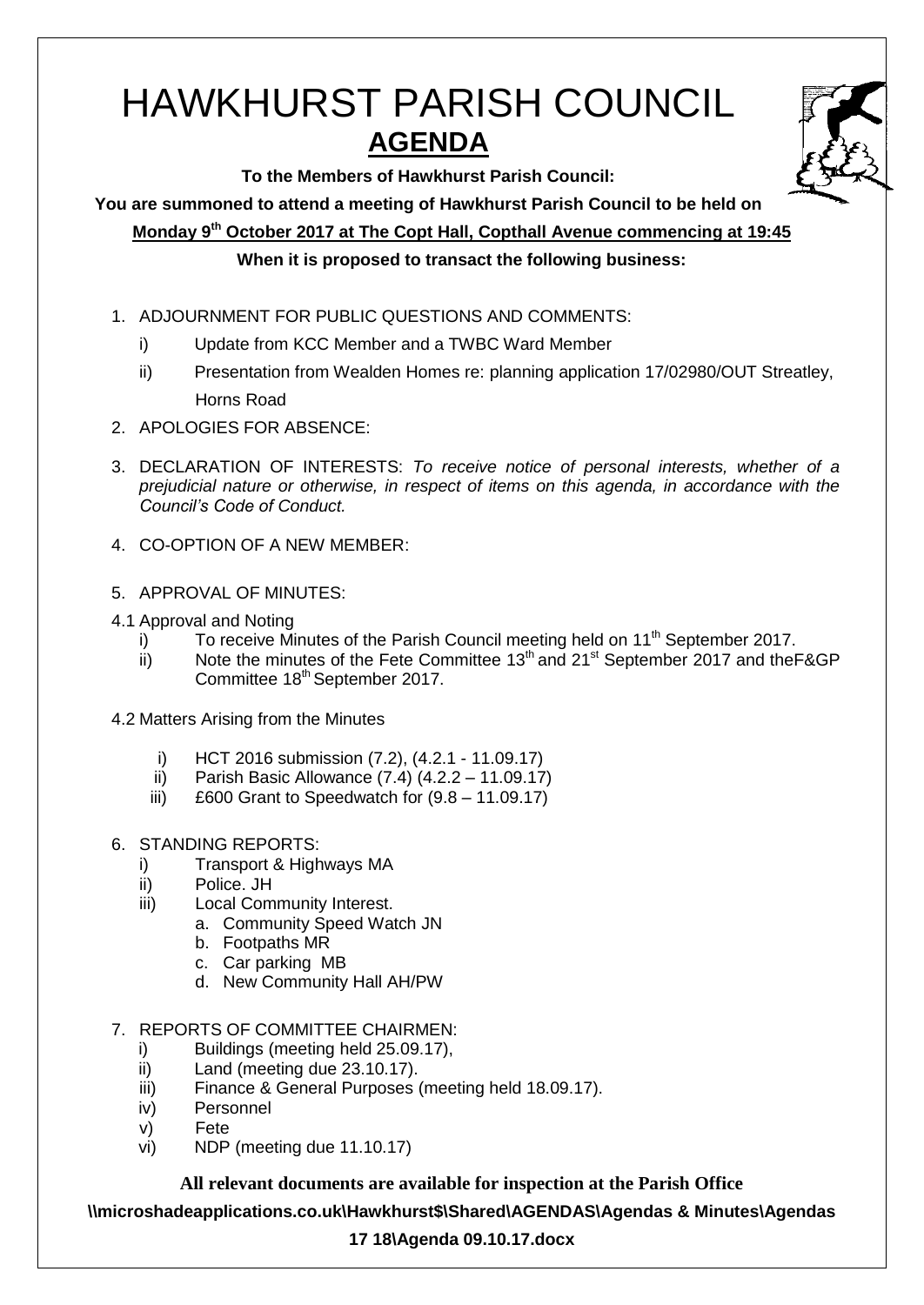#### 8. MATTERS FOR FURTHER DISCUSSION:

- i) The Eliza Springett Trust approval of nominated Trustee
- ii) Request for £150 S.137 grant for pop-up café at The Moor
- iii) Approve Community Grants Scheme procedure
- iv) Pedestrian Crossing All Saints Road
- 9. CORRESPONDENCE:
- 10. FINANCE:
- 11. PLANNING:
- 12. BURIAL & MEMORIAL:
- 13. NOTES & INFORMATION:

## 14. CONFIDENTIAL:

i) Medical Centre meeting with TWBC 13.09.17

*Pursuant to section 1 (2) of the Public Bodies (Admission to Meetings) Act 1960 it is resolved that, because of the confidential nature of the business to be transacted, the public and the press leave the meeting during consideration of the following items:*

#### 15. CLOSURE:

Nicole Godwin, Clerk to the Parish Council

|                | Date<br>Received | From                         | Subject                                                                                |  |
|----------------|------------------|------------------------------|----------------------------------------------------------------------------------------|--|
| 1              | 10.09.17         | A resident                   | Concern about parking congestion in Mercers                                            |  |
| $\overline{2}$ | 15.09.17         | <b>TW Citizens</b><br>Advice | Request for a grant                                                                    |  |
| 3              | 19.09.17         | <b>KALC</b>                  | Government expects parishes to show restraint in precept increases                     |  |
| 4              | 20.09.17         | A resident                   | CC email to Greg Clark re: concern at erection of phone mast on<br><b>High Street</b>  |  |
| 5              | 28.09.17         | A resident                   | Concern at erection of phone mast on High Street and the process<br>of decision-making |  |
| 6              | 20.09.17         | Leander Holdings             | Proposal for 30 houses at Westfield, Highgate Hill and meeting<br>request.             |  |
| $\overline{7}$ | 26.09.17         | 14 residents                 | Petition for reinstatement of yellow lines at the entrance to Barretts<br>Rd           |  |
| 8              | 03.10.17         | Eliza Springett<br>Trust     | Signed accounts of the Trust for 2016                                                  |  |
| 9              | 11.09.17         | A resident                   | Objection to Planning application 17/02980/OUT                                         |  |
| 10             | 11.09.17         | A resident                   | Objection to Planning application 17/02980/OUT                                         |  |
| 11             | 12.09.17         | A resident                   | Objection to Planning application 17/02980/OUT                                         |  |
| 12             | 19.09.17         | A resident                   | Objection to Planning application 17/02980/OUT                                         |  |
| 13             | 19.09.17         | A resident                   | Objection to Planning application 17/02980/OUT                                         |  |
| 14             | 19.09.17         | A resident                   | Objection to Planning application 17/02980/OUT                                         |  |
| 15             | 19.09.17         | A resident                   | Objection to Planning application 17/02980/OUT                                         |  |
| 16             | 20.09.17         | A resident                   | Objection to Planning application 17/02980/OUT                                         |  |
| 17             | 22.09.17         | A resident                   | Objection to Planning application 17/02980/OUT                                         |  |

Agenda Item 9: Correspondence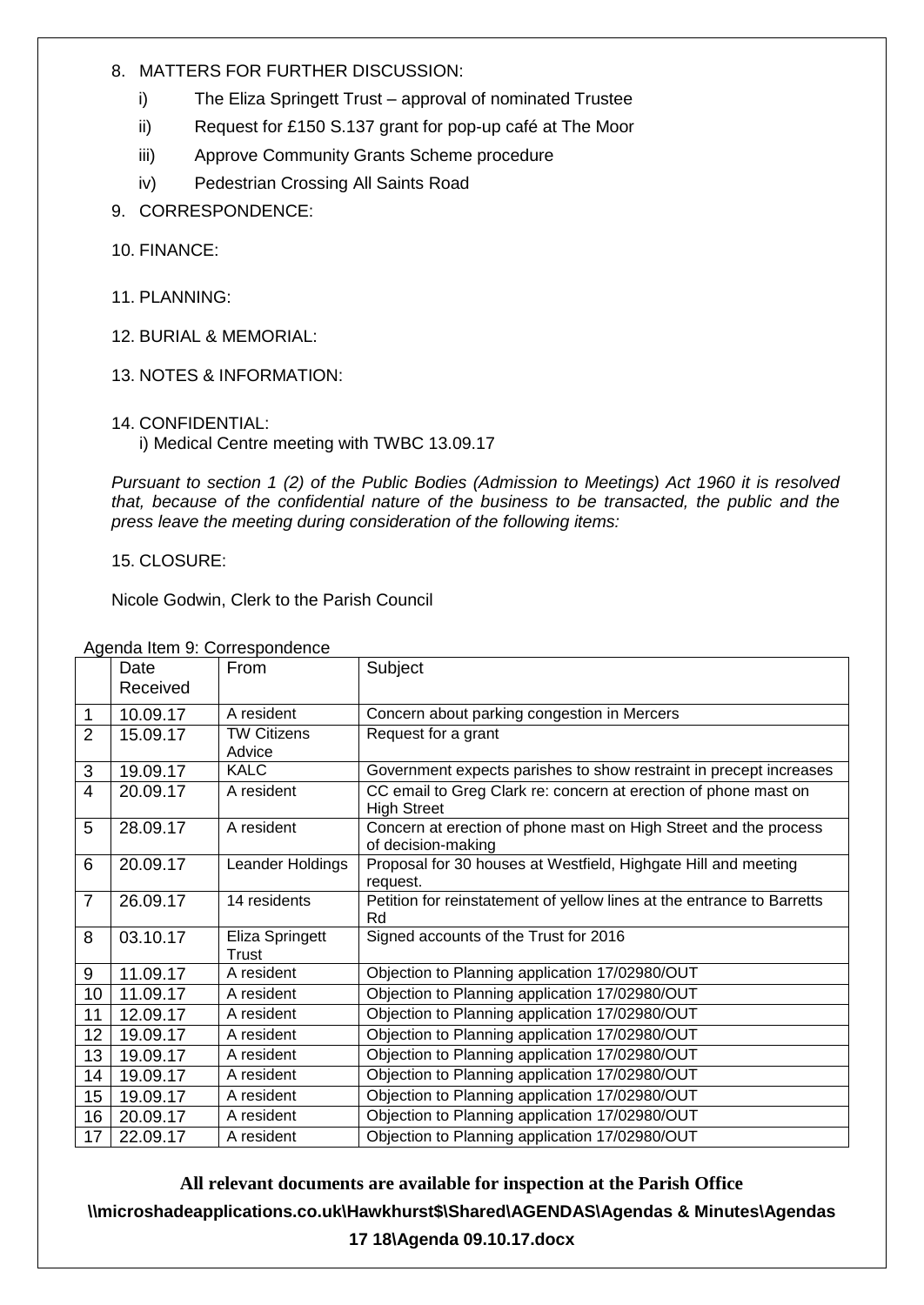| 18 | 25.09.17 | A resident | Objection to Planning application 17/02980/OUT |
|----|----------|------------|------------------------------------------------|
| 19 | 27.09.17 | A resident | Objection to Planning application 17/02980/OUT |
| 20 | 27.09.17 | A resident | Objection to Planning application 17/02980/OUT |
| 21 | 27.09.17 | A resident | Objection to Planning application 17/02980/OUT |
| 22 | 27.09.17 | A resident | Objection to Planning application 17/02980/OUT |
| 23 | 28.09.17 | A resident | Objection to Planning application 17/02980/OUT |
| 24 | 29.09.17 | A resident | Objection to Planning application 17/02980/OUT |
| 25 | 29.09.17 | A resident | Objection to Planning application 17/02980/OUT |
| 26 | 29.09.17 | A resident | Objection to Planning application 17/02980/OUT |
| 27 | 29.09.17 | A resident | Objection to Planning application 17/02980/OUT |
| 28 | 29.09.17 | A resident | Objection to Planning application 17/02980/OUT |
| 29 | 29.09.17 | A resident | Objection to Planning application 17/02980/OUT |
| 30 | 29.09.17 | A resident | Objection to Planning application 17/02980/OUT |
| 31 | 29.09.17 | A resident | Objection to Planning application 17/02980/OUT |
| 32 | 29.09.17 | A resident | Objection to Planning application 17/02980/OUT |
| 33 | 29.09.17 | A resident | Objection to Planning application 17/02980/OUT |
| 34 | 30.09.17 | A resident | Objection to Planning application 17/02980/OUT |
| 35 | 02.10.17 | A resident | Objection to Planning application 17/02980/OUT |
| 36 | 02.10.17 | A resident | Objection to Planning application 17/02980/OUT |
| 37 | 03.10.17 | A resident | Objection to Planning application 17/02980/OUT |
| 38 | 03.10.17 | A resident | Objection to Planning application 17/02980/OUT |
| 39 | 03.10.17 | A resident | Objection to Planning application 17/02980/OUT |

## Agenda Item 10: Finance. INCOME AND EXPENDITURE SEPTEMBER 2017

| Accounts for payment            | £  | 3,343.25  |
|---------------------------------|----|-----------|
| Payment received                | £  | 527.00    |
| <b>Net Expenditure</b>          | -£ | 2,816.25  |
| <b>Cambridge &amp; Counties</b> | £  | 76,141.95 |
| <b>Cambridge Building</b>       |    |           |
| Society                         | £  | 75,088.42 |
| <b>Lloyds Current</b>           | £  | 10,000.00 |
| <b>Lloyds Access Reserve</b>    | £  | 49,501.11 |
| <b>Petty Cash</b>               | £  | 13.41     |

10.1 Agreement to pay payments schedule.

10.2 Account reconciliation and petty cash check.

## Agenda Item 11: Planning

11.1 Planning & Highways Information:

| Ref. No.           | Proposal            | Location             | Comments                |
|--------------------|---------------------|----------------------|-------------------------|
| <b>Kent Police</b> | Fatal collision     | A268 at Four Throws  |                         |
| <b>KCC</b>         | Community transport | Maidstone            | 02 Nov 2017             |
|                    | scheme workshop     |                      |                         |
| Weald of           | Kent   Statement of | Development creep in | Sent to Planning Policy |
| Protection         | concern             | Hawkhurst            | Team TWBC               |
| Society            |                     |                      |                         |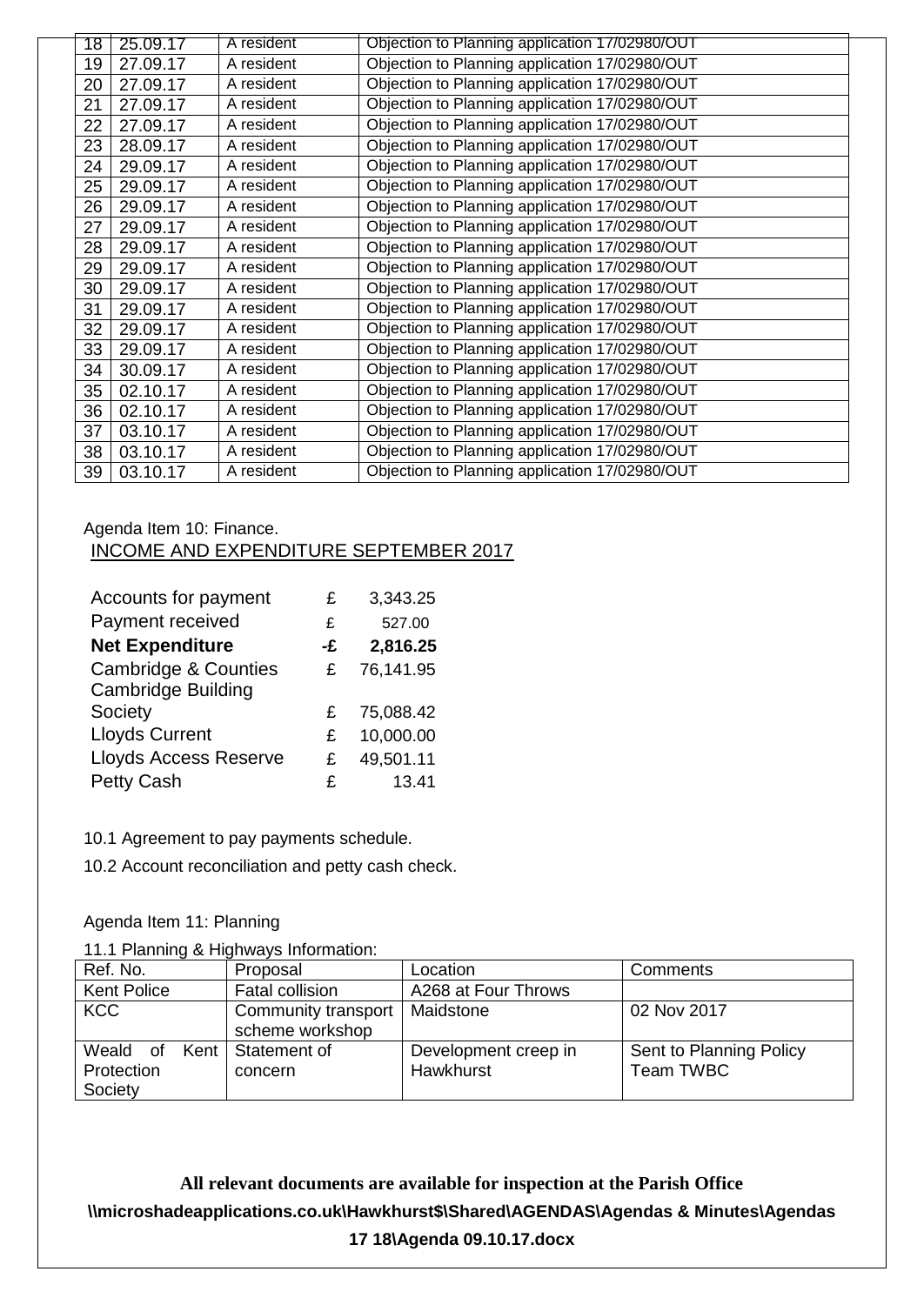| 17/02374/FULL         | <b>Demolition of East</b> | St Ronan's School, Water | <b>Application Withdrawn</b> |
|-----------------------|---------------------------|--------------------------|------------------------------|
|                       | Lodge and                 | Lane                     |                              |
|                       | replacement with 2        |                          |                              |
|                       | dwellings                 |                          |                              |
| East<br><b>Sussex</b> | <b>Waste and Minerals</b> | <b>East Sussex</b>       | Consultation closes 20 Nov   |
| <b>County Council</b> | <b>Local Plan Review</b>  |                          | 2017                         |
| DCLG (Dept. for       | Planning for Right        | Nationally               | Consultation closes 09 Nov   |
| Communities and       | Homes in the Right        |                          | 2017                         |
| Local Govt.)          | <b>Places</b>             |                          |                              |
| <b>TWBC</b>           | Amended Tree              | 6 Church Walk            |                              |
|                       | <b>Preservation Order</b> |                          |                              |

| 11.2 Planning TWBC Approved: |                                             |                            |                |  |
|------------------------------|---------------------------------------------|----------------------------|----------------|--|
| Ref                          | Proposal                                    | Location                   | Comments/Valid |  |
| 16/06569/FULL                | Variation of Opening and delivery hours     | Waitrose, Rye Rd           | Open 08.00-    |  |
|                              |                                             |                            | 22.00 except   |  |
|                              |                                             |                            | Sundays 10.00- |  |
|                              |                                             |                            | 18.00.         |  |
| 17/01838/SUB                 | Details for Arboricultural, tree protection | Wyndham House,             |                |  |
|                              | and external lighting conditions            | Delmonden Lane             |                |  |
| 17/02545/FULL                | Single rear storey extension to replace     | 2 Queens Court             |                |  |
|                              | conservatory and front bay window           |                            |                |  |
| 17/02038/FULL                | Conversion of Atcost building to self       | Bokes Farm, Horns          |                |  |
|                              | catering holiday accommodation              | Hill                       |                |  |
| 17/02569/FULL                | Conversion of shop to 2 x 1 bed flats       | 1 Warwick House            |                |  |
| 16/07797/REM                 | Approval of reserved matters                | Land west of               |                |  |
|                              | (appearance, landscaping, layout and        | <b>Birchfield</b>          |                |  |
|                              | scale) of 26 dwellings with new access      |                            |                |  |
|                              | and parking                                 |                            |                |  |
| 17/02663/FULL                | Erection of 3 bay garage and creation       | Moor \Lodge, Talbot        |                |  |
|                              | of new accessway                            | Rd                         |                |  |
| 17/01752/SUB                 | Details for External materials and          | <b>Sisley Oast, Sopers</b> |                |  |
|                              | joinery and fixings                         | Lane                       |                |  |
| 17/02642/LBC                 | Demolition of garages and Old Gym           | Marlborough House          |                |  |
|                              | building                                    | School, High Street        |                |  |
| 17/02669/FULL                | Erection of side and rear extensions        | Random Acres, Slip         |                |  |
|                              |                                             | Mill Lane                  |                |  |

#### 11.3 Planning TWBC Refused:

| Ref. No.                   | Proposal                                                         | Location                                                       | Comments/Valid                                                                                                                                                                                                                                                                                                                                    |
|----------------------------|------------------------------------------------------------------|----------------------------------------------------------------|---------------------------------------------------------------------------------------------------------------------------------------------------------------------------------------------------------------------------------------------------------------------------------------------------------------------------------------------------|
| 17/02090/FULL              | Erection of 7 dwellings                                          | Land South and<br>West of The<br>White House,<br>Highgate Hill | Inefficient use of land, poor design<br>cause harm to AONB that is not<br>outweighed by the benefit of the<br>housing. No improvements to the road<br>network to mitigate the significant<br>impact on severe traffic at inadequate<br>highway network; lack of safe and<br>suitable access; no evidence of lack<br>of harm to protected species. |
| 17/02509/LAW<br><b>PRO</b> | Lawful Devpt.<br>Certificate for single<br>storey rear extension | Wyndham<br>House,<br>Delmonden<br>Lane                         | Restriction of use of render in AONB;<br>eaves are higher than roof; roof<br>materials do not match existing roof.                                                                                                                                                                                                                                |

11.4 Planning Applications received:

[TWBC Planning Portal](http://www.tunbridgewells.gov.uk/residents/planning/planning-application-search)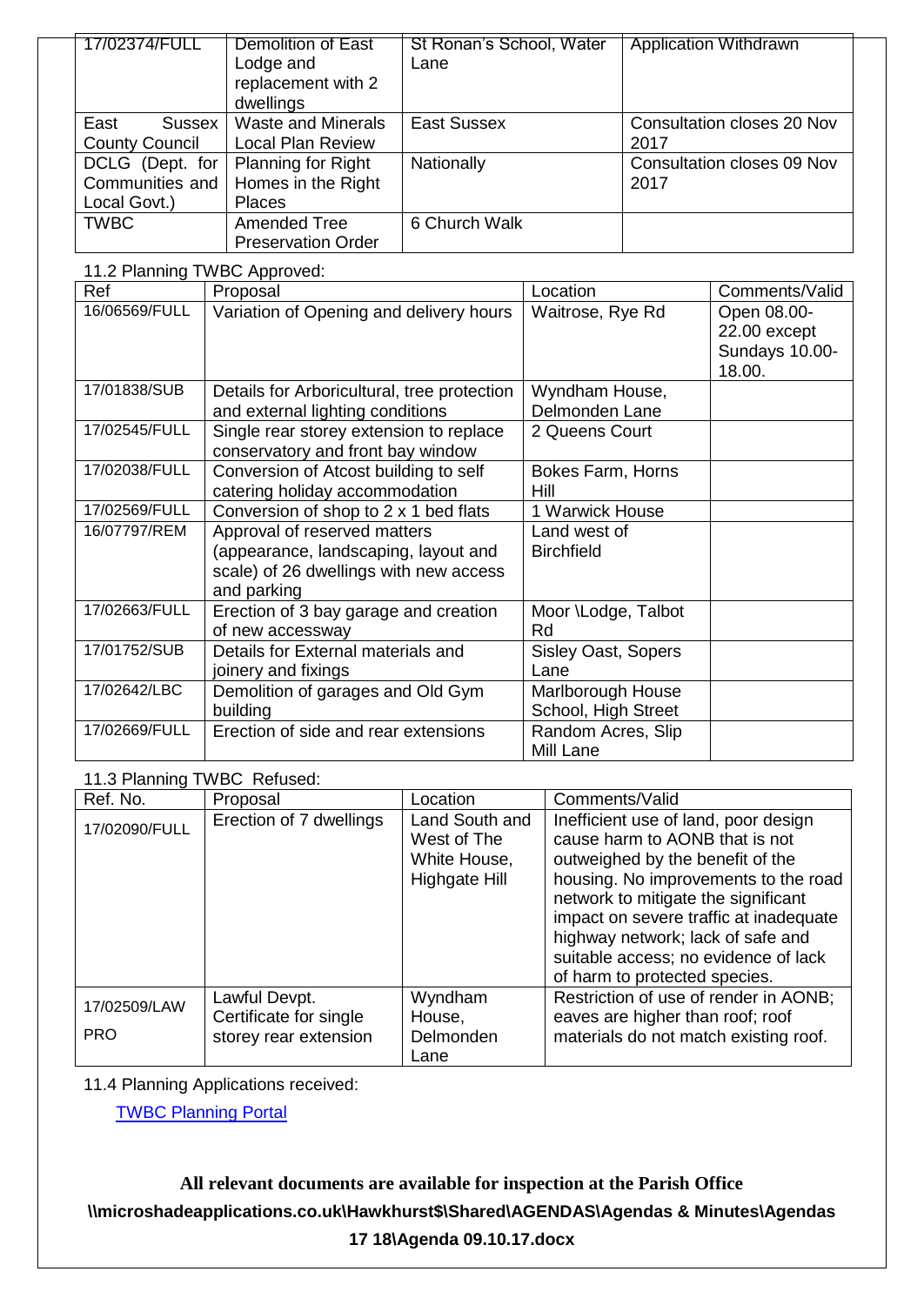| <b>Nu</b><br> mb | <b>Applicati</b><br>on No   | <b>Proposal</b>                                                                                                                                                                                                        | Location | <b>Comments</b> |
|------------------|-----------------------------|------------------------------------------------------------------------------------------------------------------------------------------------------------------------------------------------------------------------|----------|-----------------|
| er               |                             |                                                                                                                                                                                                                        |          |                 |
|                  | 49 17/02980/<br><b>OUT</b>  | Outline<br>(Access and Layout not Streatley, Horns Road<br>reserved) - Residential development of<br>40 dwellings with open space amenity<br>land and new access road including<br>provision of 35% affordable housing |          |                 |
|                  | 50 17/02690/<br><b>FULL</b> | Alterations and single storey extension to Little Shaw, Tongswood<br>existing house (amendment to previous Drive<br>planning permission                                                                                |          |                 |
|                  | <b>FULL</b>                 | 51 17/03116/ Two storey side extension, demolition of 35 Park Cottages<br>rear conservatory, replacement single<br>storey extension to rear                                                                            |          |                 |
|                  | 52 17/03149/<br><b>LBC</b>  | Installation of through floor lift. Listed Wetheringhope, The<br><b>Building</b>                                                                                                                                       | Moor     |                 |

Agenda Item 12: Burial and Memorial

| Interment Date | -<br>Deceased |  |
|----------------|---------------|--|
|                | None          |  |

#### Agenda Item 13: Notes and Information

|    | Date     | from                        | subject                                            |
|----|----------|-----------------------------|----------------------------------------------------|
| 1. | 21.09.17 | The Courier                 | Article with Sean Holden about free bus pass issue |
| 2. | 21.09.17 | The Courier                 | Article with Sean Holden about KCC traffic         |
|    |          |                             | statement.                                         |
| 3. | 15.09.17 | West Kent Watchout          | Neighbourhood Watch Newsletter                     |
| 4. | 20.09.17 | <b>Clerk</b>                | <b>Kent Garden Cities</b>                          |
| 5. | 20.09.17 | Save The Moor campaign      | Flyer re: Site 52                                  |
| 6. | 19.09.17 | <b>Kent Police</b>          | <b>Rural Policing update</b>                       |
| 7. | 29.09.17 | <b>Kent Library Service</b> | Confirmation of newly realigned hours              |
| 8. | 02.10.17 | <b>TWBC</b>                 | Parish Chairmen's meeting notes 05.09.17           |

## **Agenda Notes for Members:**

Item 3 on the Agenda, Declaration of Interests. If a Member has a prejudicial interest, this should be declared at the start of the meeting. Personal interests may be declared at this point or alternatively can be declared at the time when the specific item is being discussed, if a Member wishes to speak on an item in which s/he has a personal interest. Members in doubt about such a declaration are advised to contact the Monitoring Officer before the date of the meeting. This may also be used by Members to advise the Council of any relevant changes that may have occurred since they first completed the register of interests.

Co-option Submissions can be found in the Members File in the front of Matters for Further Discussion.

4.2 Matters Arising from the Minutes

ii) Parish Basic Allowance  $(7.4)$   $(4.2.2 - 11.09.17)$  – A proposal has been placed on the file with a briefing note from Cllr Simon Spanswick :

**It is proposed that the Parish Basic Allowance is set at £329.00 (three hundred and twenty-nine pounds) per annum.**

8. MATTERS FOR FURTHER DISCUSSION: